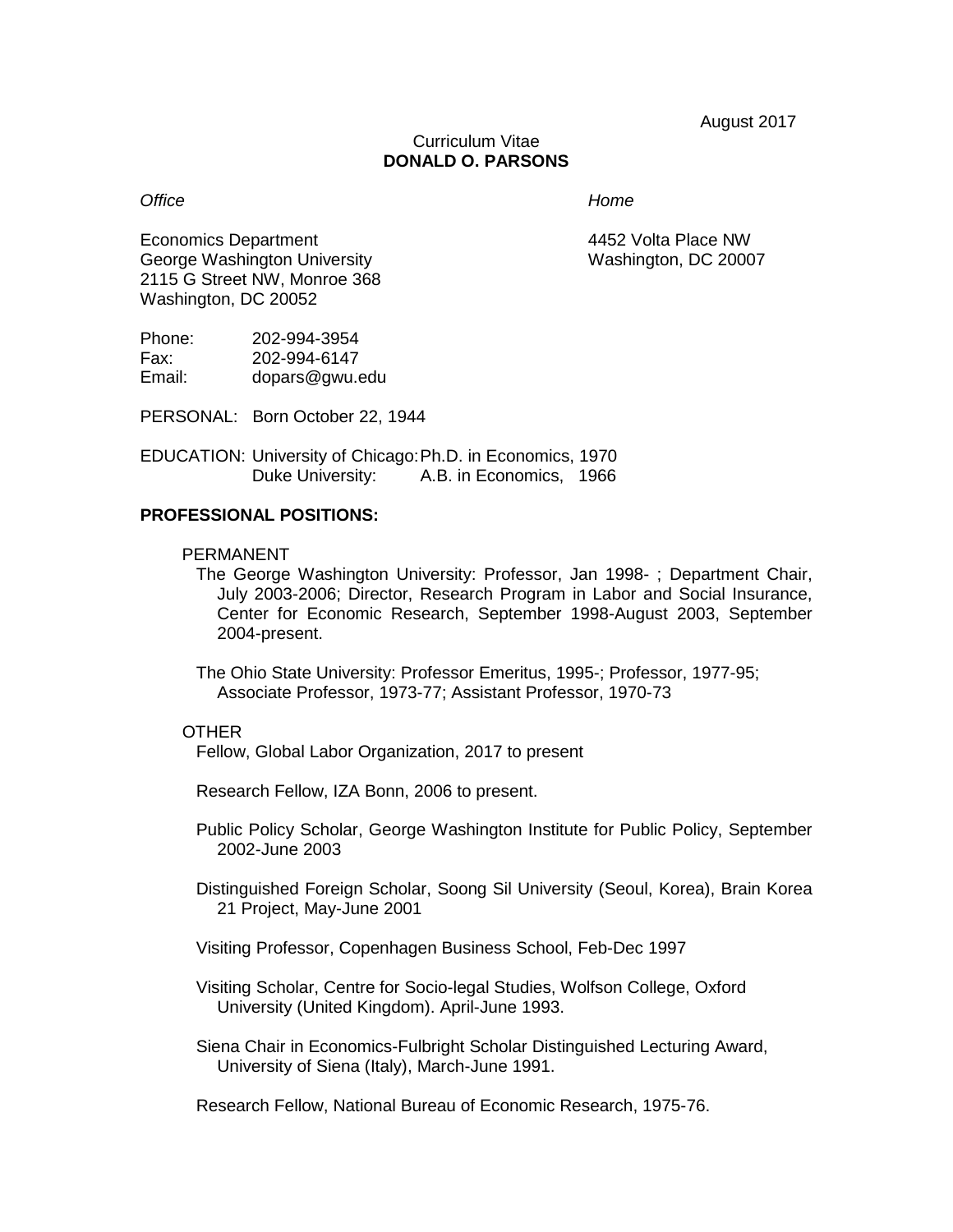### **PROFESSIONAL ACTIVITIES:**

HONORS, FELLOWSHIPS, AND GRANTS

Who's Who in Economics, Mark Blaug, ed. 1983, 1986, 1999.

- "Best Article in Economic Inquiry 1989" (Western Economics Association) for "Parental Altruism and Self-Interest: Child Labor Among Late Nineteenth Century American Families" (with Claudia Goldin), Economic Inquiry 27, October 1989: 637-659.
- University of Chicago:Woodrow Wilson Fellowship, 1966-67; University Fellowship, 1967-69; Ford Foundation Dissertation Year Fellowship, 1969-70.
- Duke University: Magna Cum Laude, Phi Beta Kappa
- *Major Grants and Contracts*:
- "Earnings Loss Study: Musculoskeletal Parts of VA Schedule for Rating Disabilities (ELS-M)" Principal Investigator Robert Burke, GW School of Public Health and Health Services, December 2010 to May 2012.
- Teenage Decision Making, Schooling, and Fertility," National Institute of Child Health and Human Development, 1988-1992.
- "Aging and Income Security," National Institute on Aging, 1985-1987.
- "Health, Labor Market Activity, and Income Security," National Institute on Aging, 1983-1985.
- "The Industrial Demand for Retirement Aged Workers," U.S. Department of Labor, 1981-82.
- "The Work Behavior of Retirement Age Males", National Institute on Aging, 1979- 1981.
- "Economic Responses to Poor Health in Older Males," National Center for Health Services Research, 1977-79.
- "Household Formation, Fertility, and Market Activity" with Belton M. Fleisher, National Institute of Child Health and Human Development, 1974-1977.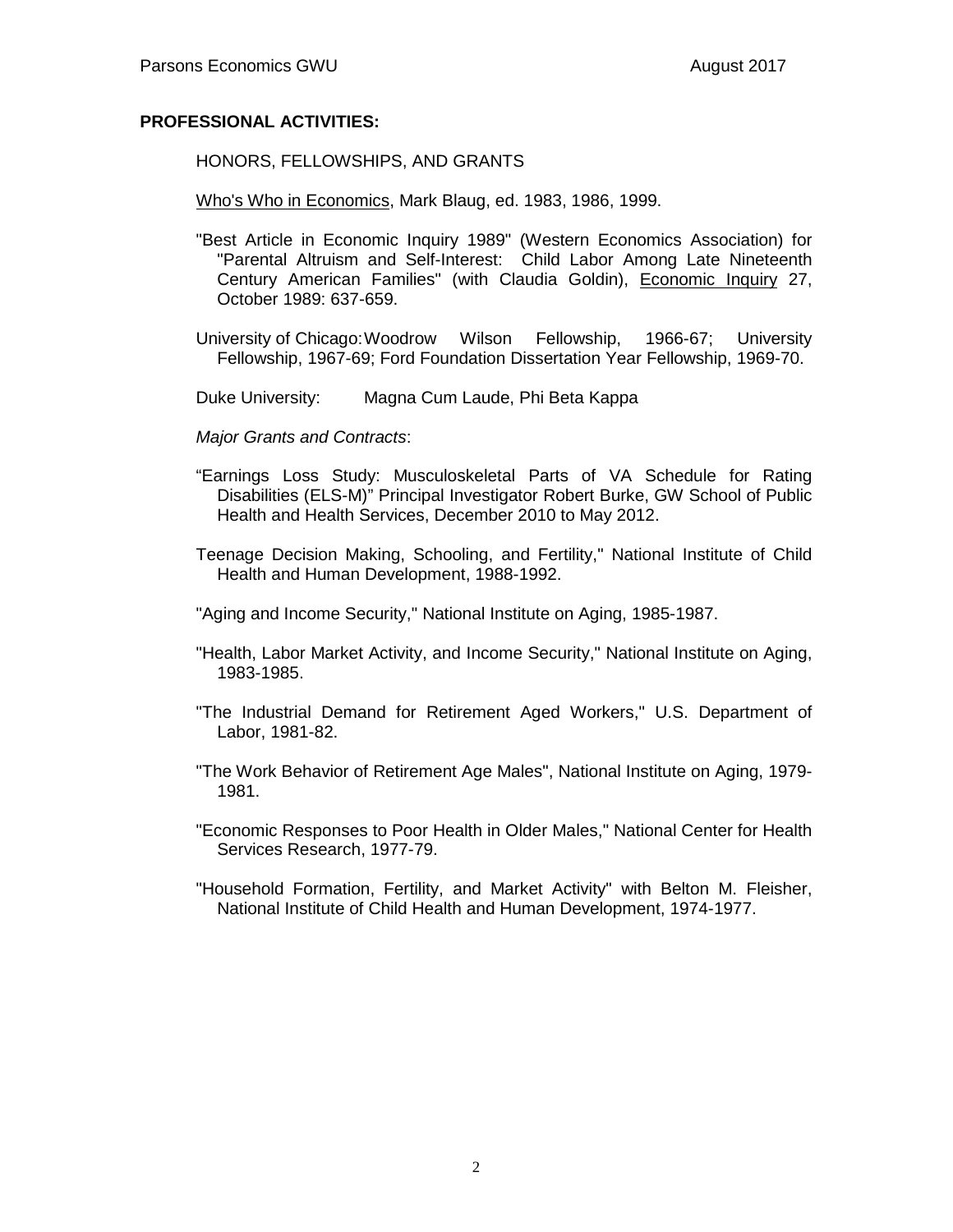### **PUBLICATIONS:**

- "The Simple Analytics of Job Displacement Insurance," Journal of Risk and Insurance, forthcoming. Draft available at *<http://ftp.iza.org/dp9823.pdf>*
- "Job Displacement Insurance" in James Wright, ed. International Encyclopedia of the Social and Behavioral Sciences, 2nd edition, Vol 12. Oxford: Elsevier. pp. 819–832. March 2015. Draft available at http://ftp.iza.org/dp8223.pdf

"Understanding Severance Pay," Cuadernos de Economía (Spanish Journal of Economics and Finance) Elsevier. v.36, no, 106 Sept-Dec, 2013: 155-165. Draft available at<http://ftp.iza.org/dp7641.pdf>

"Mandated Severance Pay and Firing Cost Distortions: A Critical Review of the Evidence," Chapter 3 in Robert Holzmann and Milan Vodopivec, eds., Reforming Severance Pay: An International Perspective, Washington, DC: World Bank, 2012, 121-157. Draft available at<http://ftp.iza.org/dp5776.pdf>

- "The Firing Cost Implications of Alternative Severance Pay Designs" Chapter 4 In Robert Holzmann and Milan Vodopivec, eds., Reforming Severance Pay: An International Perspective, Washington, DC: World Bank, 2012, 159-176. Draft available at<http://ftp.iza.org/dp4967.pdf>
- "Minimum Wages," (Original by [Donald O. Parsons;](http://www.dictionaryofeconomics.com/contributor_articles?id=ParsonsDonald) revised by [Bruce Weinberg\)](http://www.dictionaryofeconomics.com/contributor_articles?id=WeinbergBruce)  The New Palgrave Dictionary of Economics, Second Edition, Steven N. [Durlauf](http://www.dictionaryofeconomics.com/contributor_articles?id=DurlaufSteven) and [Lawrence E. Blume,](http://www.dictionaryofeconomics.com/contributor_articles?id=BlumeLawrence) eds., London: Macmillan Press, 2008.
- "Wage Insurance: A Policy Review," in Research in Employment Policy, 2, 2000, 119-140.
- "Federal Administrative Cost Allocations to State Unemployment Insurance Agencies: Mechanism Design," in Research in Employment Policy, 2, 2000, 251-265.
- "Imperfect `Tagging' In Social Insurance Programs," Journal of Public Economics 62, 1996, 183-207.
- "Retirement Age and Retirement Income: The Role of the Firm," in Eric A. Hanushek and Nancy J. Maritato, eds., Assessing Knowledge of Retirement Behavior, Washington, D.C.: National Academy Press, 1996, 149-194.
- "Recent Trends in Pension Coverage Rates," in Richard Hinz, John Turner, and Phyllis Fernandez, eds., Pension Coverage Issues For the 90s, Washington: U.S. Department of Labor, 1994.
- "The Internal Distribution of Union Rents: An Empirical Test of the Voting Power Model", Review of Economics and Statistics 74, August 1992, 439-445.
- "The Distribution of Worker Rents in Union and Strategically Unorganized Work Places", Research in Labor Economics, V.12, Ronald G. Ehrenberg, ed, 1991, 191-212.
- "The Health and Earnings of Rejected Disability Insurance Applicants: Comment", American Economic Review 81, December 1991, 1419-1426.
- "The Job Search Behavior of Employed Youth", Review of Economics and Statistics, November 1991, 597-604.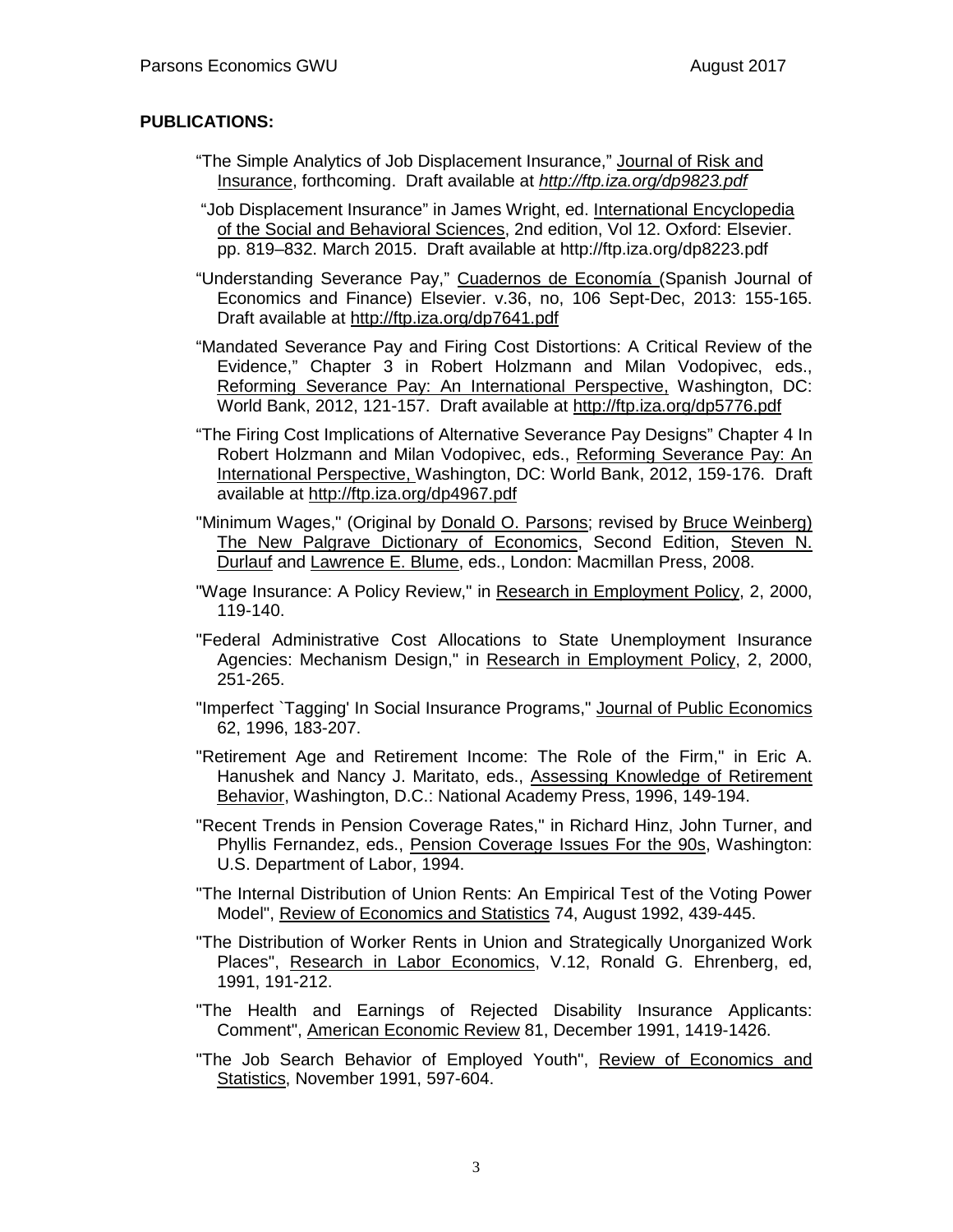- "Male Retirement Behavior in the United States, 1930-1950", Journal of Economic History 51, September 1991, 657-674.
- "Self-Screening in Targeted Public Transfer Programs", Journal of Political Economy 99, August 1991, 859-876.
- "The Decline in Private Pension Coverage in the United States", Economics Letters 36, August 1991, 419-423.
- "Measuring and Deciding Disability", in Carolyn L. Weaver, ed., Disability and Work, Washington, D.C.: American Enterprise Institute, 1991, 72-82.
- "The Firm's Decision to Train", Research in Labor Economics, Vol. 11, Laurie J. Bassi and David L. Crawford, eds., 1990: 53-75.

*[also in Commission on Workforce Quality and Labor Market Efficiency, Investment in People: Strategy to Address America's Workforce Crisis, Washington, DC: U.S. Department of Labor, 1989: 259-300.]*

"Parental Altruism and Self-Interest: Child Labor Among Late Nineteenth Century American Families" (with Claudia Goldin), Economic Inquiry 27, October 1989: 637-659.

*[Awarded Prize as "Best Article in Economic Inquiry in 1989"]*

- "Minimum Wages," The New Palgrave: A Dictionary of Economics, John Eatwell, Murray Milgate, and Peter Newman, eds., London: Macmillan Press, 1987, 476-478.
- "The Employment Relationship: Job Attachment, Work Effort, and the Nature of Contracts" in Orley Ashenfelter and Richard Layard, eds. Handbook of Labor Economics, Vol. II, North Holland Press, 1986, 789-848.
- "Wage Determination in the Post-Schooling Period: The Market for On-the-Job Training," in Pathways to the Future, Vol. VI, Chapter 7, Center for Human Resource Research, The Ohio State University, 1985.
- "Disability Insurance and Male Labor Force Participation: A Reply to Haveman and Wolfe," Journal of Political Economy 92, June 1984, 542-549.
- "On the Economics of Intergenerational Control," Population and Development Review 10, March 1984, 41-54.

*[reprinted in Nancy Folbre, ed., The Economics of the Family. Elgar Reference Collection. International Library of Critical Writings in Economics, vol. 64. Cheltenham, U.K.: Elgar; distributed by Ashgate, Brookfield, Vt., 1996, pp. 400-413.*

- "Primogeniture and Fertility," Research in Population Economics, T. Paul Schultz and Kenneth I. Wolpin, Editors, 1984, 167-84.
- "The Male Labor Force Participation Decision: Health, Reported Health and Economic Incentives," Economica 49, February 1982, 81-91.
- "Demographic Effects on Public Charity to the Aged," Journal of Human Resources 17, Winter 1982, 144-152.
- "Black-White Differences in Male Labor Force Participation" in Herbert Parnes, ed., Work and Retirement, MIT Press, 1981, 132-154.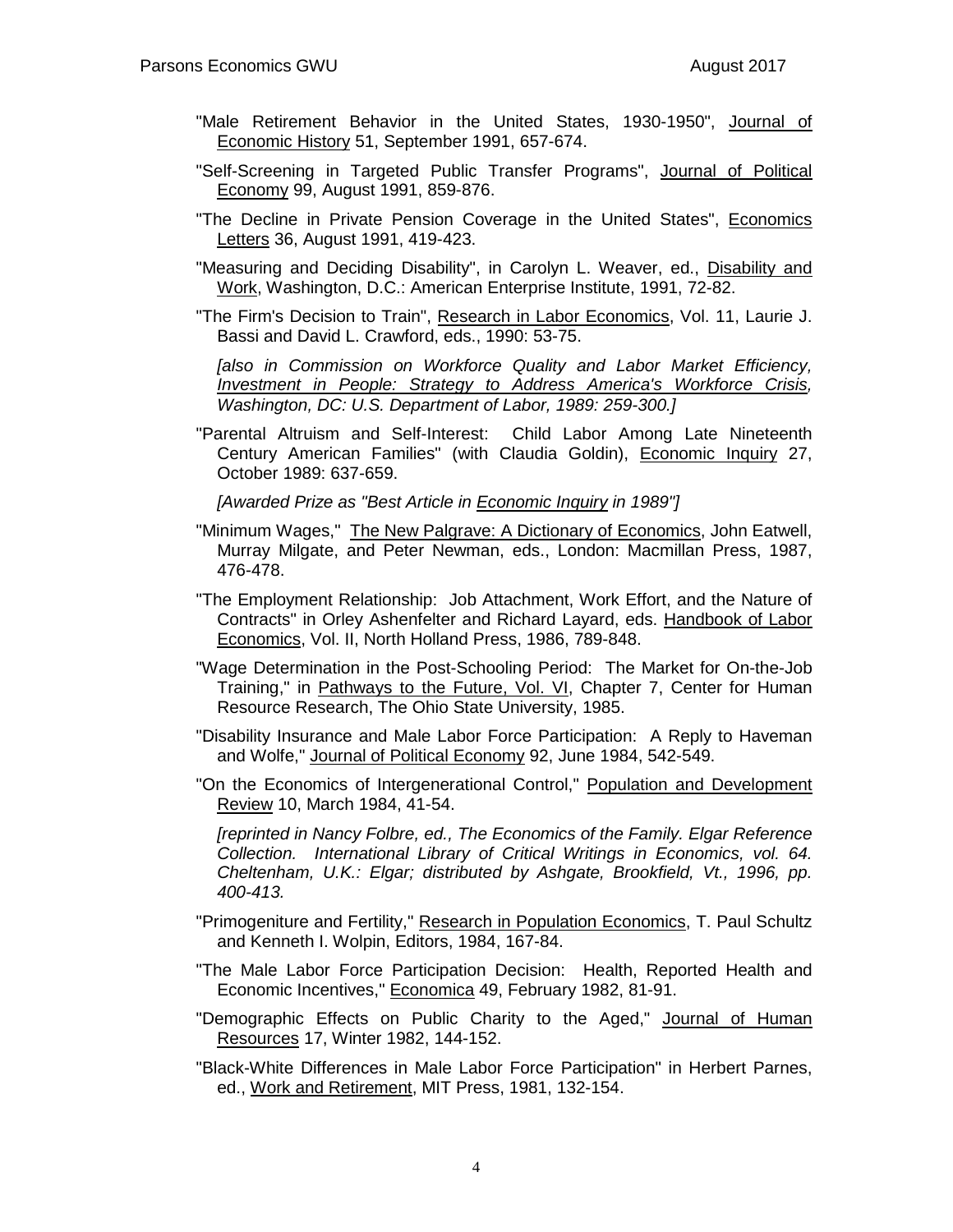- "Racial Trends in Male Labor Force Participation," American Economic Review 70, December 1980, 911-920.
- "The Marriage Market and Male/Female Consumption Shares," Journal of Mathematical Sociology 7, December 1980, 113-138.
- "Unemployment, the Allocation of Labor, and Optimal Government Intervention," American Economic Review 70, September 1980, 626-635.
- "The Decline in Male Labor Force Participation," Journal of Political Economy 88, February 1980, 117-134.
- Poverty and the Minimum Wage, Washington, D.C.: American Enterprise Institute, 1980.
- "The Autocorrelation of Earnings, Human Wealth Inequality, and Income Contingent Loans," The Quarterly Journal of Economics, Vol. 92, No. 4 (Nov., 1978), pp. 551-569.
- ."Intergenerational Wealth Transfers and the Educational Decisions of Male Youth: The Mother's Home Time Hypothesis" 92, Quarterly Journal of Economics, August 1978, 521-524.
- "Health, Family Structure, and Labor Supply," American Economic Review 67, September 1977, 703-712.
- "Intergenerational Transfers in Social Security" (with Douglas R. Munro) in The Crisis in Social Security, Michael Boskin, ed., 1977, 65-86.
- "Models of Labor Turnover: A Theoretical and Empirical Survey" in Research in Labor Economics, Ronald Ehrenberg, ed., 1977, 185-224.
- "Intergenerational Wealth Transfers and the Educational Decisions of Male Youth," Quarterly Journal of Economics 89, November 1975, 603-617.
- "The United State Steel Consolidation: Creation of Market Control" (with Edward John Ray), Journal of Law and Economics 18, April 1975, 181-219.
- "Time Series Changes in Personal Income Inequality: A Comment on a Paper by Chiswick and Mincer" (with Aba Schwartz), Journal of Political Economy, 82, September 1974, 1027-1032.
- "Cost of School Time, Foregone Earnings and Human Capital Formation," Journal of Political Economy 82, March 1974, 251-266.
- "Quit Rates Over Time: A Search and Information Approach," American Economic Review 63, June 1973, 390-401.
- "Asset Adjustments and the Labor Supply of Older Workers" (with Belton Fleisher and Richard Porter) in Glen Cain and Harold Watts, eds., Income Maintenance and Labor Supply, 1973, 279-327.
- "Specific Human Capital: Layoffs and Quits," Journal of Political Economy 80, November 1972, 1120-43.

### **COMMENTS AND BOOK REVIEWS:**

Comments: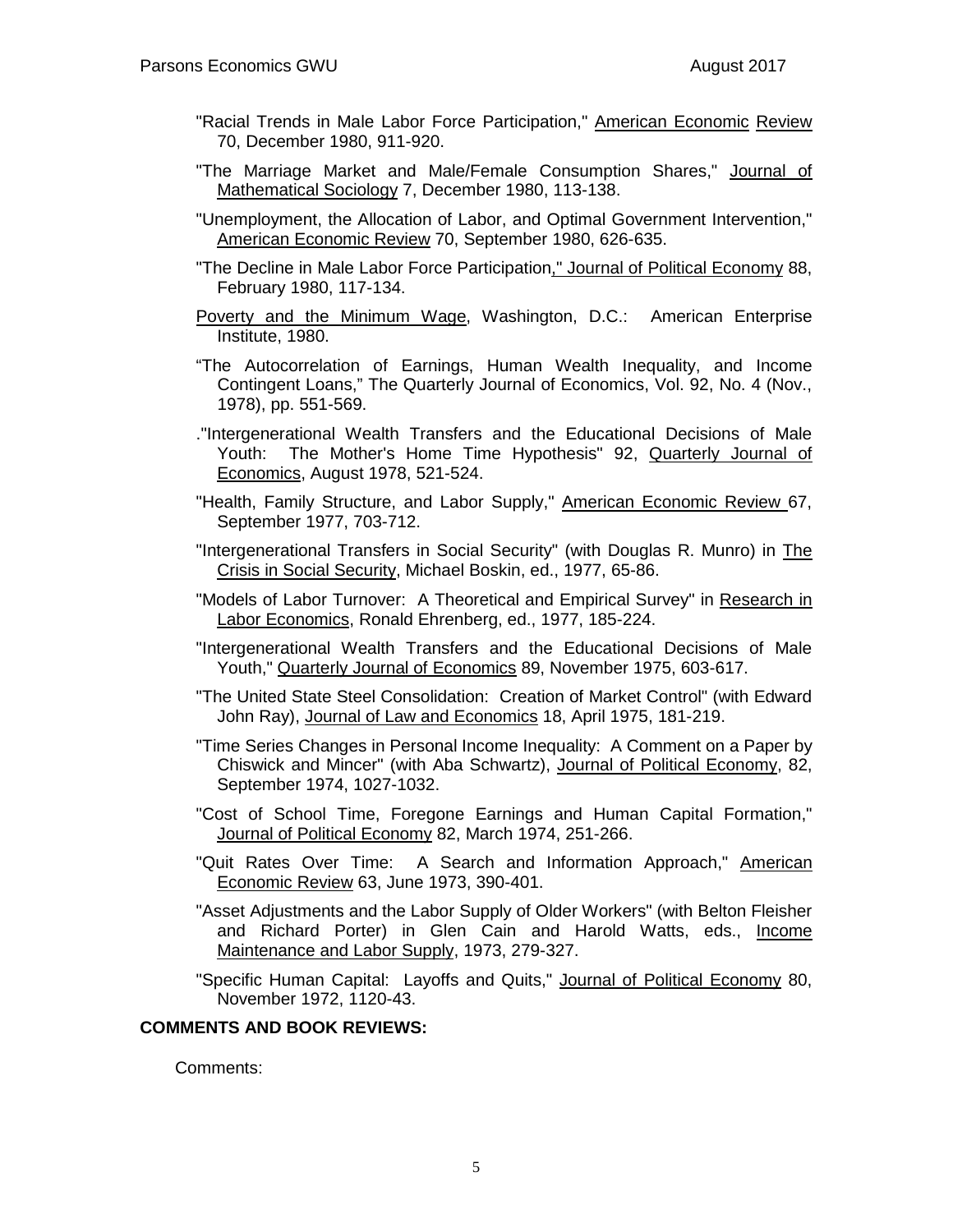- "Comment" on Minimum Wage Contracts and Individual Wage Formation: Theory and Evidence from Danish Panel Data; L.Pedersen, N.Smith and P.Stephensen - in Torben Andersen, Svend E. Hougaard Jensen, Ole Risager, Macroeconomic Perspectives on the Danish Economy, MacMillan: London 1999
- "Discussion" of "Changing Health of the Older Working-Age Population and Retirement Patterns over Time" by Eileen M. Crimmins and Marie T. Pramaggiore, in Issues in Contemporary Retirement, Rita Ricardo-Campbell and Edward P. Lazear, eds., Stanford, Cal.: Hoover Institution Press, 1988: 153-159.

Book Reviews of:

- Ronald Schettkat, ed. The Flow Analysis of Labour Markets, Journal of Economic Literature, 36 (June 1998), 77-978.
- Robert A. Hart and Thomas Moutos, Human Capital, Employment and Bargaining, Industrial and Labor Relations Review, 51 (April 1998), 533-535.
- Douglas L. Kruse, Profit Sharing: Does It Make a Difference, in Journal of Economic Literature 33 (September 1995), 1373-1374.
- Peter B. Doeringer, Bridges to Retirement: Older Workers in a Changing Labor Market, in Industrial and Labor Relations Review, 45 (July 1992), 824-825.
- Reynolds Farley and Walter R. Allen, The Color Line and the Quality of Life in America, in Journal of Economic Literature, 29 (March 1991), 113-114.
- John D. Owens, Working Lives: The American Work Force since 1920, in Journal of Economic Literature, 25 (June 1987), 793-794.

### **OPINION**

### *Economics*

- "Income Security for the Aged", Looking Ahead (National Policy Association) Special Issue on "Pension Reform and Aging Populations: North American and European Perspectives" 20 (April 1999), 21-22.
- "As in 1974, Minimum Wage Won't Win War on Poverty", Wall Street Journal, May 25, 1989.

### *Local*

"Viewpoint: DCPS [District of Columbia Public Schools] Turning Its Back on School Quality," Northwest Current, April 16, 2014, p.9

*GWU Governance*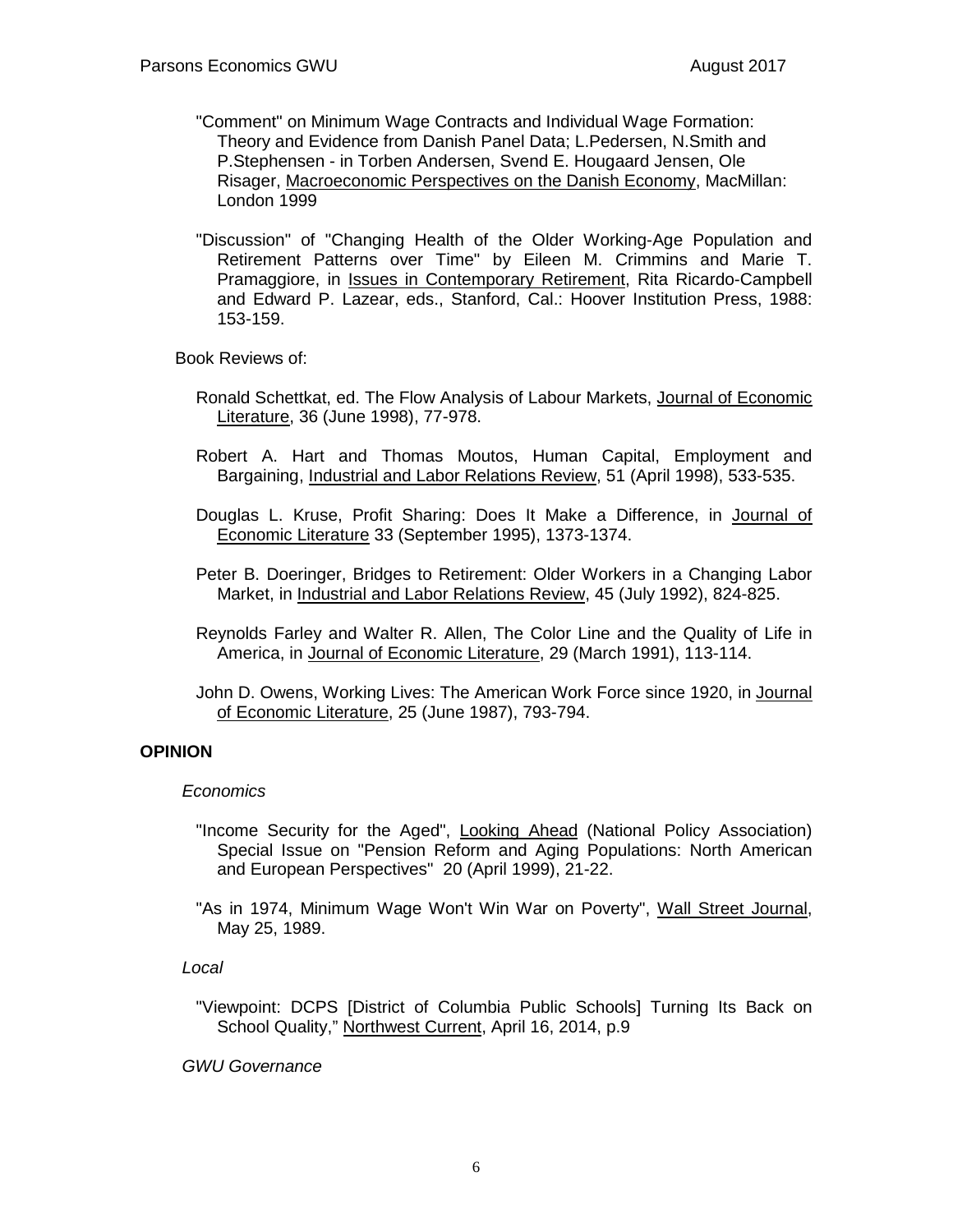Annual GW Debt Report, 3<sup>rd</sup> Edition. Spring 2016. 1<sup>st</sup> Edition (Spring 2014) 2<sup>nd</sup> Edition (Spring 2015).

# *Building vs Educating*

"Transforming GW's School of Public Health," GW Hatchet February 4, 2010

"GW's Lost Decade," GW Hatchet November 13, 2008

"Elite Students at GW," GW Hatchet September 8, 2008

"Four-by-four Focuses Too Heavily on Bottom Line: Switch should occur after new president joins GW," GW Hatchet November 6, 2006.

"Where Has Your Tuition Gone?" GW Hatchet February 27, 2006

"Restoring Educational Excellence at GW," GW Hatchet November 14, 2005.

"Issues of Fiscal and Academic Management at George Washington University," Ad Hoc Committee of Concerned Faculty, May 2, 2005 (http://www.gwu.edu/%7Efacsen/faculty\_senate/pdf/AcadBudgetIssue.pdf)

### *How Not to Build a Science Center*

"GW Needs to Reconsider Expensive New Center," GW Hatchet September 9, 2010

"The Knapp Era Begins in Earnest," GW Hatchet April 15, 2010

"Close the Engineering School," GW Hatchet March 25, 2010

"Culture War in Rice Hall?" GW Hatchet April 27, 2009

"S&E Complex Will Benefit the Highest Bidders?" GW Hatchet April 6, 2009

"A Better Way to Spend \$10 Million" GW Hatchet March 3, 2009

"Cologne Cathedral on 23rd Street?" GW Hatchet February 2, 2009

"GW's Great White Whale," GW Hatchet May 19, 2008

### **WORK IN PROGRESS:**

### **Job Displacement Insurance**

"Job Displacement Insurance: *A Policy Typology" IZA Discussion Paper No. 9865. (April 2016). Available at<http://ftp.iza.org/dp9865.pdf>*

### *Unemployment Insurance*

"The UI Taxable Wage Base Mystery," George Washington University, April 2017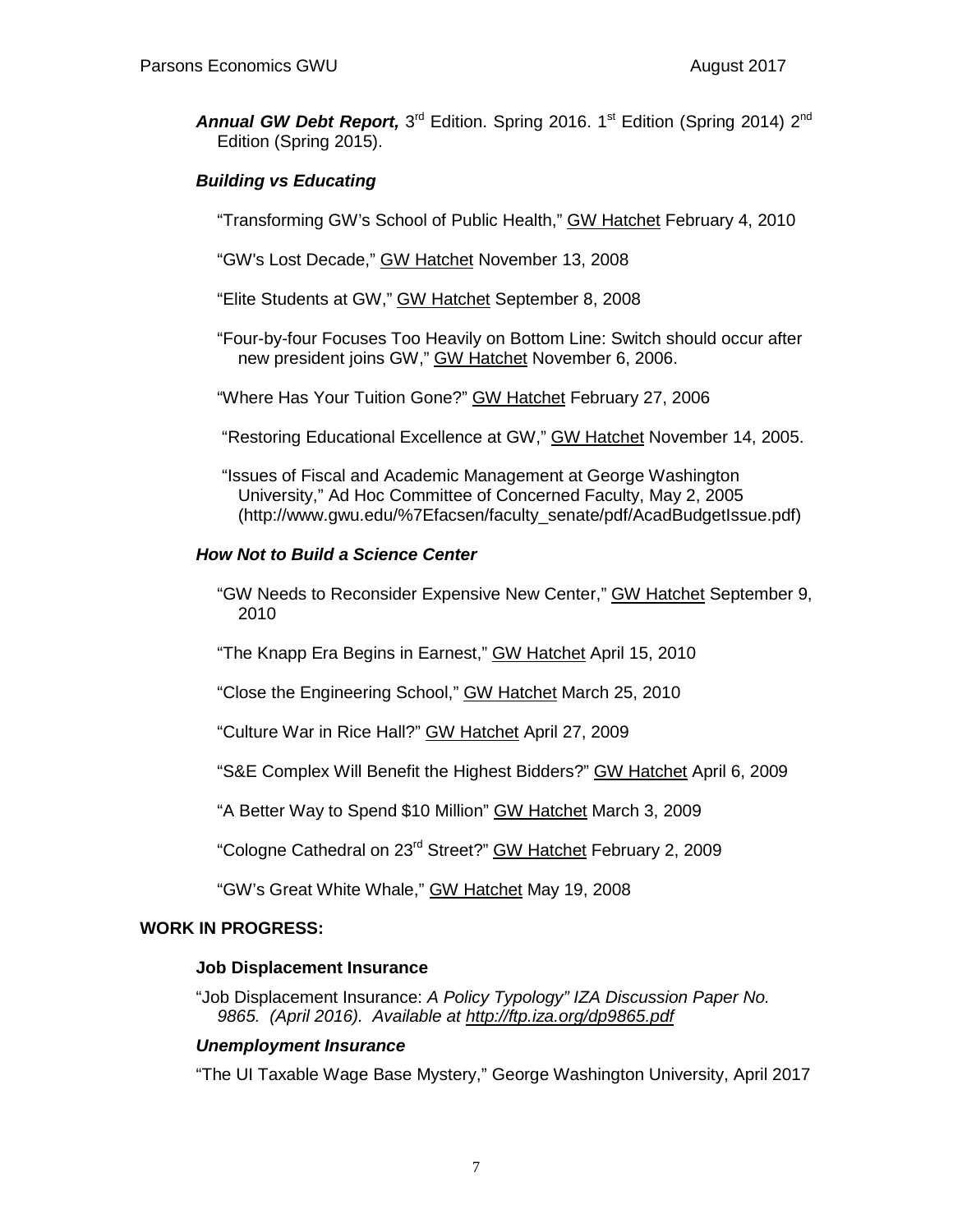- "First-Best Unemployment Insurance," IZA Discussion Paper No. 9824. (March 2016). Available at *<http://ftp.iza.org/dp9824.pdf>Revised January 2017*
- Voluntary Public Unemployment Insurance (with Torben Tranæs and Helene Bie Lilleør) IZA Discussion Paper No. 8783. (January 2015). Available at *<http://ftp.iza.org/dp8783.pdf>*

# **Severance Pay**

- "Employer-Provided Severance Pay: The Emergence of Job Displacement Insurance: Private Job Displacement Insurance, 1930-1954" mimeo, George Washington University, (Last Revised: September 2017).
- "Employer-Provided Severance Pay in the United States: Unions and the Great Expansion, 1954-1979: Expansion and Innovation" mimeo, George Washington University, (Last Revised: September 2017).
- "Voluntary Employer-Provided Severance Pay". mimeo, George Washington University, (Last Revised: September 2017).
- "The Performance Limits of Employer-Provided Severance Pay" mimeo, George Washington University, (Last Revised: September 2017)..
- "Severance Pay Mandates: Firing Costs, Hiring Costs, and Firm Avoidance Behaviors" IZA Discussion Paper No. 5876, July 2011. Available at *<http://ftp.iza.org/dp5876.pdf>*
- 'Insuring Displaced Workers: Human Capital Losses and Severance Pay Design" (with Shuaizhang Feng). (July 2006) IZA Discussion Paper No. 2238. Available at <http://ftp.iza.org/dp2238.pdf>
- "Trends in Severance Pay Coverage in the United States, 1980-2001" (May 2004) (With John Bishow). Available at SSRN: <http://ssrn.com/abstract=878144>

### **Obesity**

"The Simple Analytics of Weight (BMI) Control", mimeo George Washington University, May 2015

"Body Perception And Weight (BMI) Gain among Youth In their Teens and Twenties" (with Molly Jacobs) mimeo George Washington University, June 2015.

# **PROFESSIONAL ASSOCIATIONS AND SERVICES**

Member: American Economic Association, Society of Labor Economists, American Risk and Insurance Association

Board of Editors: *Journal of Economics and Business*, 1979-1991

Referee: *Contemporary Economic Policy, Journal of Population Economics, American Journal of Political Science, Journal of Policy Analysis and Management, Economica, Scandinavian Journal of Economics, State and Local Government Review, Journal of Public Economics, Industrial and Labor Relations Review,*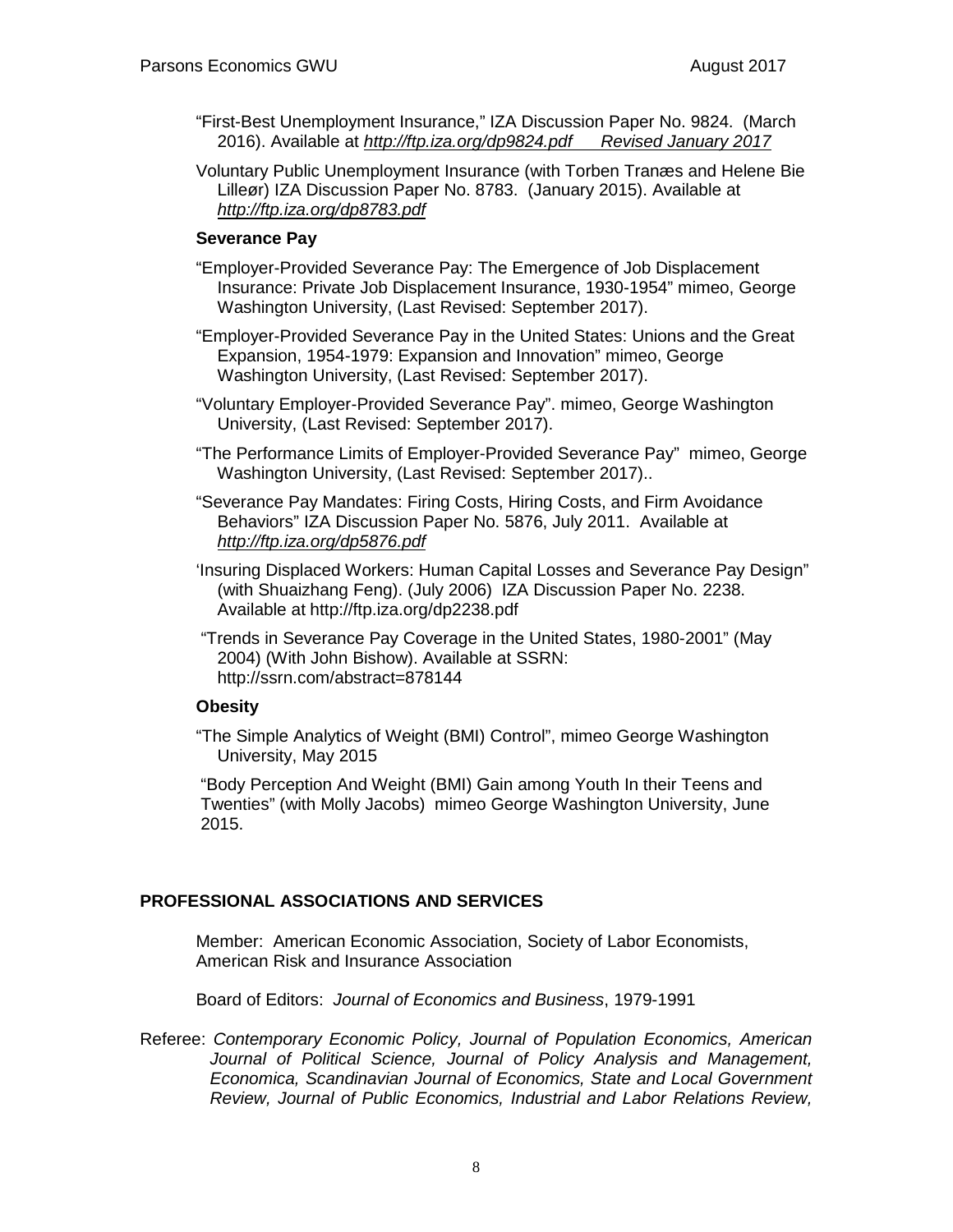*American Economic Review, Journal of Political Economy, Review of Economics and Statistics, Economic Inquiry, Southern Economics Journal, Journal of Human Resources, Journal of Labor Economics*; Ad Hoc NIH Grant Review Panels.

### **EDUCATIONAL ADMINISTRATION**

*GEORGE WASHINGTON UNIVERSITY*

**Department** 

Chair, Department, July 2003 through June 2006.

Member, Department Self-Study, 2016-present.

Member, Department Advisory Committee, 2015-2016.

Member, Undergraduate Studies Committee, 2010-2015. 2016-present

Member, Steering Committee, MA in Applied Economics, Summer 2015-present

Member, Negotiating team: Memorandum of Understanding MA in Applied Economics, Summer 2015.

Chair, Search Committee for Department Chair, September 2009 to December 2011.

Chair, Department Self-Study, July 2006 through April 2009.

Chair, Ph.D. Pre-Candidacy Committee, August-December 2002.

Chair, Ph.D. Candidacy (Post-Generals) Committee, September 1998-August 2001.

**University** 

Member, University Faculty Senate, 2007-2015, 2016-present.

- Member, Fiscal and Budget Planning Committee. University Faculty Senate, University Faculty Senate, 2006--present.
- Member, Joint Senate Subcommittee of Professional Ethics & Academic Freedom and Fiscal Planning & Budgeting Committees, Non-compliance of Faculty Code by School of Public Health & Health Services, 2007-2011.
- Chair, Senate Joint Subcommittee on Educational Quality, University Faculty Senate, 2008-2009.
- Member, Special Senate Committee on the Science and Engineering Complex, University Faculty Senate, 2008-2009.

Chair, Educational Policy Committee, University Faculty Senate, 2007-2008.

Member, Steering Committee, GWU Faculty Association, 2015-2017

Member, GW Institute for Public Policy, Steering Committee, 2005-2013

Member, Presidential Search Faculty Consultative Committee (elected representative of the College of Arts and Sciences), 2006.